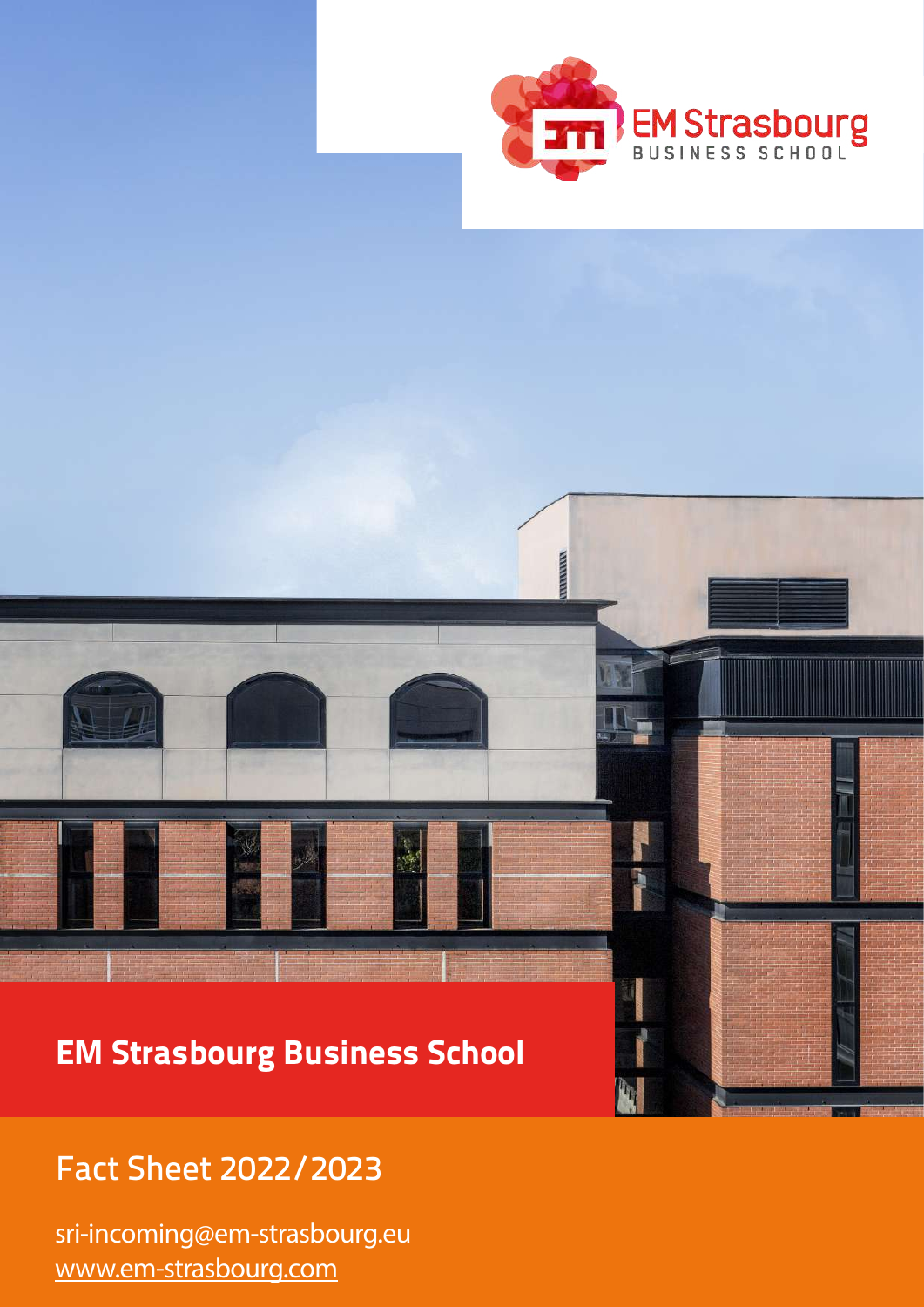## MOBILITY TIMELINE

|                           | <b>Application &amp;</b><br>nomination<br>deadline | <b>Orientation</b><br>Programme | <b>Study Term Dates</b>                  | <b>Exam Period</b> | <b>Transcripts</b><br>released |
|---------------------------|----------------------------------------------------|---------------------------------|------------------------------------------|--------------------|--------------------------------|
| <b>FALL</b><br>semester   | 31/05/2022                                         | Late August/<br>early September | From early September<br>to late December | Mid December       | February 2023                  |
| <b>SPRING</b><br>semester | 31/10/2022                                         | Early January                   | From early January<br>to late April      | Late April         | <b>July 2023</b>               |

### NOMINATION AND APPLICATION **PROCEDURE**

Nominations are to be made by the home university through an [Online platform.](https://si.em-strasbourg.eu/incoming/?page=nominations)

Access to the platform and nomination instructions are sent to the home university by e-mail in March-April and in September-October.

Upon reception of the nomination from the home university, an e-mail will be sent to the nominated students with the relevant information about the online application procedure.



### **LANGUAGE** REQUIREMENTS

Courses are mainly taught in English, some courses are taught in French.

B2-C1 level is highly recommended in the language of instruction.

No certificate required for the application.

### ACADEMIC INFORMATION

Course registration starts in August (for the Fall semester) and in December (for the Spring semester).

Click [here](https://intranet.em-strasbourg.eu/views/list_cours_visitants.php?) to consult the list of courses offered at EM Strasbourg to non-degree seeking students.

(Please note that this list is subject to change)

Students participating in our degree seeking programs will be enrolled automatically.

All exchange students will receive detailed information about the course registration by e-mail.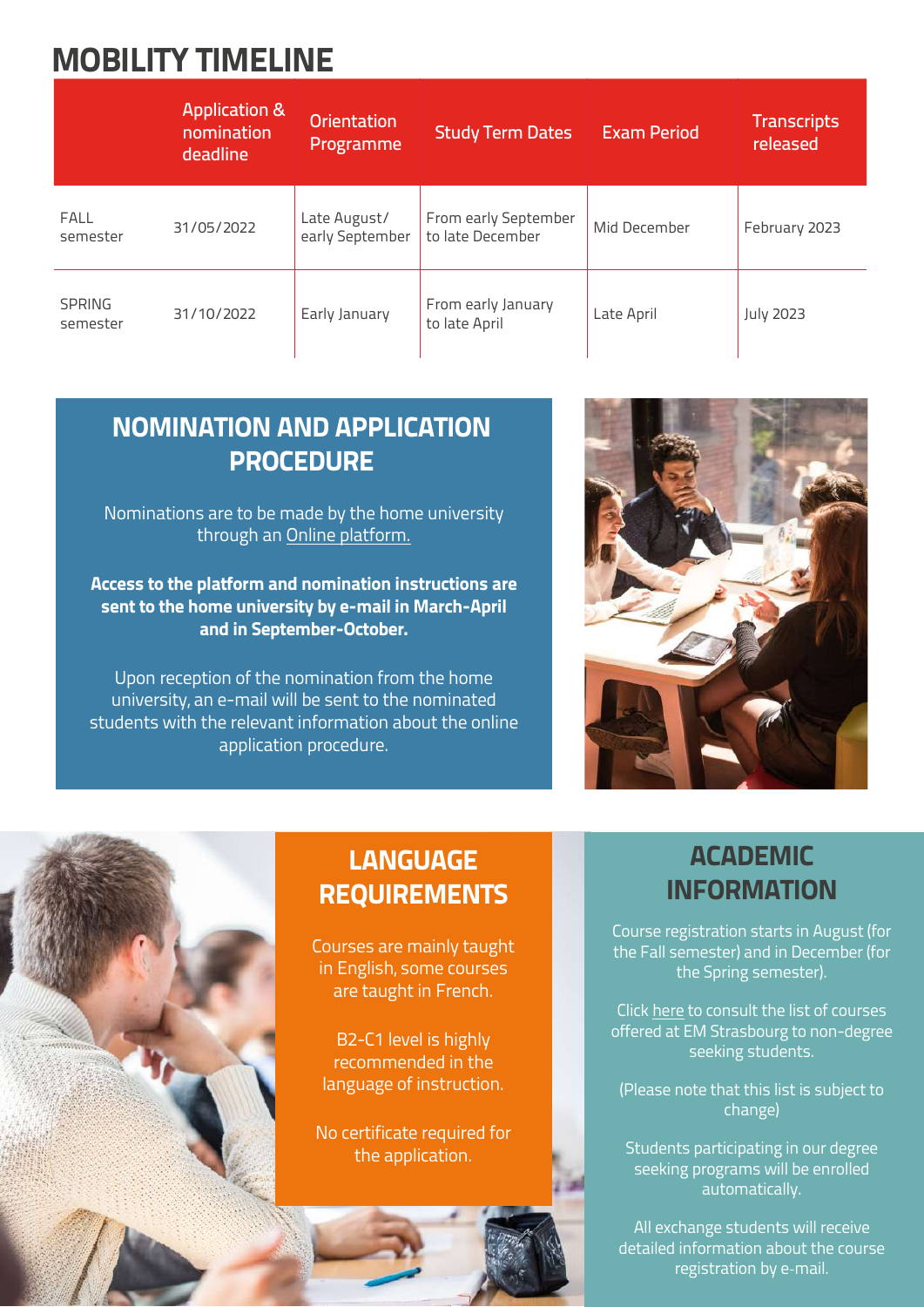#### **HOUSING**

EM Strasbourg Business School offers different categories of rooms in student residences, but access is limited and accommodation is therefore not quaranteed.

The international office provides students with additional information for their own research on the private housing market.

Detailed information about housing (both university housing and the private housing market) will be provided once you are officially nominated.





### INFORMATION & EVENTS FOR INTERNATIONAL **STUDENTS**

- at EM Strasbourg Business School: @Bdi EM Strasbourg on Facebook

- at the University of Strasbourg: @internationalunistra on Instagram

- in the city of Strasbourg:

ESN Strasbourg student association: <https://strasbourg.esnfrance.org/>or @esn.strasbourg on Instagram

Strasbourg Aime Ses Etudiants: @strasetudiants on Instagram

You will find our integration events organized by the International Office Team on the Incoming platform, tab EM'brace International events (information available only for nominated exchange students).

Information will be sent by email regarding Tandem program or Buddy program (if available).

#### MORE INFORMATION?

All necessary information regarding the mobility and study period at EM Strasbourg Business School is available on the Incoming platform.

For Erasmus documents and Learning Agreement, please consult the tab My studies/Erasmus documents

Access to the Incoming platform will be sent to the students once their nomination has been accepted.



#### **CONTACTS**

EM Strasbourg Business School - International Relations Office 61 avenue de la Foret Noire, 67085 Strasbourg Cedex, FRANCE sri-incoming@em-strasbourg.eu +33 3 68 85 85 19

![](_page_2_Picture_21.jpeg)

em.international1

emstrasbourg\_international

EM Strasbourg BS

EMStrasbourgBS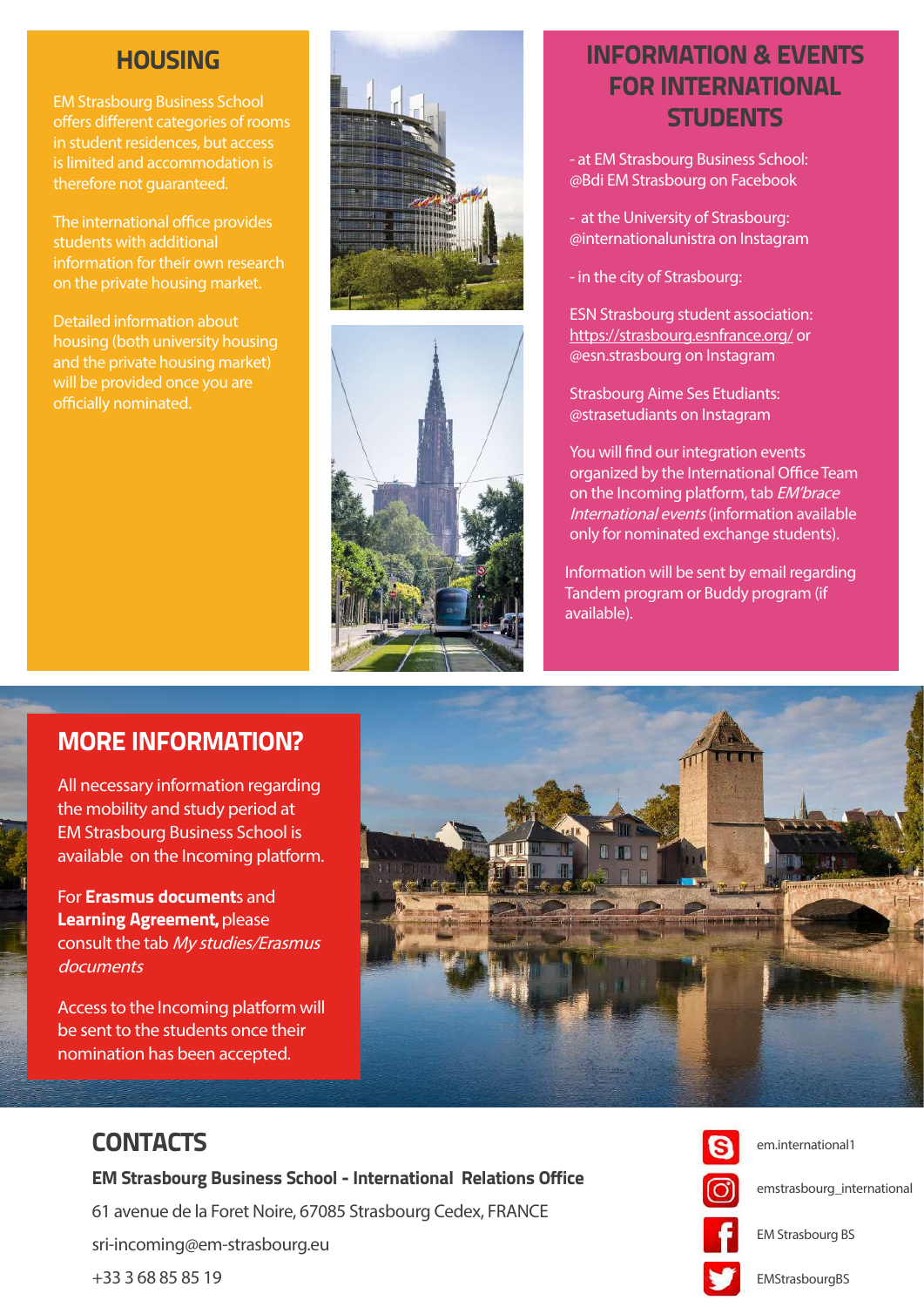![](_page_3_Picture_1.jpeg)

## **--- Non degree seeking programs ---**

| <b>Flexible study program</b> |                             |                            |                                   |                                                                                                                                                                                                                                                                                                                                                                     |                            |
|-------------------------------|-----------------------------|----------------------------|-----------------------------------|---------------------------------------------------------------------------------------------------------------------------------------------------------------------------------------------------------------------------------------------------------------------------------------------------------------------------------------------------------------------|----------------------------|
| <b>Type of studies</b>        | <b>Exchange</b><br>duration | Level                      | Language of<br><i>instruction</i> | <b>Curriculum</b>                                                                                                                                                                                                                                                                                                                                                   | Open to                    |
| Simple<br>exchange            | 1 or 2                      | Undergraduate/<br>Graduate | English<br>and/or<br>French       | - Students can choose from a list of classes<br>open to exchange students<br>- Great option for students looking for<br>flexibility and access to a wide range of<br>business specializations<br>- Registration is on a first-come, first-<br>served basis<br>- Students are responsible for setting up<br>their timetables and ensuring their class<br>choices fit | Open<br>to all<br>partners |

| <b>Fixed study programs</b>                          |                             |               |                                   |                                                                                                                                                                                                                                                                                                                                                                      |                         |
|------------------------------------------------------|-----------------------------|---------------|-----------------------------------|----------------------------------------------------------------------------------------------------------------------------------------------------------------------------------------------------------------------------------------------------------------------------------------------------------------------------------------------------------------------|-------------------------|
| <b>Type of studies</b>                               | <b>Exchange</b><br>duration | Level         | Language of<br><b>instruction</b> | <b>Curriculum</b>                                                                                                                                                                                                                                                                                                                                                    | Open to                 |
| <b>BIB - Fixed</b><br>undergraduate<br>study program | 1                           | Undergraduate | English                           | - Students will follow the 1st semester<br>of the 3rd year of our Bachelor of<br>International Business program<br>- Great option to integrate with a French<br>cohort<br>- Students are not responsible for<br>scheduling<br>- Restricted number of places<br>- Students must commit to following all<br>classes in the semester and no class swaps<br>are possible | Open to all<br>partners |